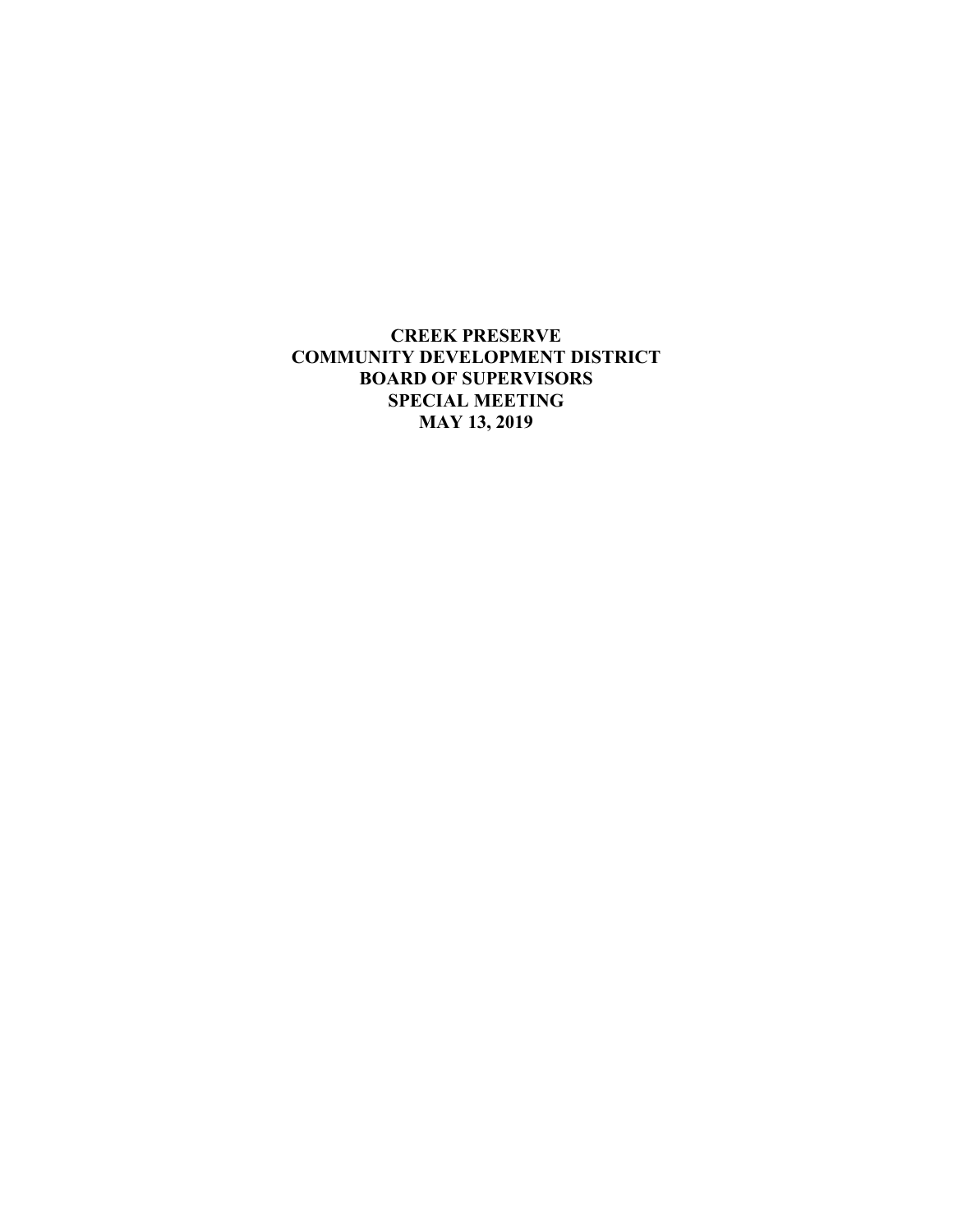# **CREEK PRESERVE COMMUNITY DEVELOPMENT DISTRICT AGENDA MONDAY, MAY 13, 2019**

#### **2:00 P.M.**

The Offices of Meritus Located at 2005 Pan Am Circle Suite 300, Tampa FL 33607

| <b>District Board of Supervisors</b> | Chairman<br>Vice- Chairman<br>Supervisor<br>Supervisor<br>Supervisor | <b>Jeff Hills</b><br>Nick Dister<br>Ryan Motko<br>Albert Viera<br><b>Steve Luce</b> |
|--------------------------------------|----------------------------------------------------------------------|-------------------------------------------------------------------------------------|
| <b>District Manager</b>              | Meritus                                                              | Brian Lamb<br>Debby Nussel                                                          |
| <b>District Attorney</b>             | Straley, Robin, Vericker                                             | John Vericker                                                                       |
| <b>District Engineer</b>             | Stantec                                                              | Tonja Stewart                                                                       |

#### *All cellular phones and pagers must be turned off while in the meeting room*

#### **The District Agenda is comprised of four different sections:**

The meeting will begin at **2:00 p.m.** with the third section called **Business Matters.** The business matters section contains items for approval by the District Board of Supervisors that may require discussion, motion and votes on an item-by-item basis. If any member of the audience would like to speak on one of the business items, they will need to register with the District Administrator prior to the presentation of that agenda item. Agendas can be reviewed by contacting the Manager's office at (813) 397-5120 at least seven days in advance of the scheduled meeting. Requests to place items on the agenda must be submitted in writing with an explanation to the District Manager at least fourteen (14) days prior to the date of the meeting. The final sections are called **Supervisor Requests and Audience Questions and Comments**. This is the section in which the Supervisors may request Staff to prepare certain items in an effort to meet residential needs. The Audience Comment portion of the agenda is where individuals may comment on matters that concern the District. Each individual is limited to **three (3) minutes** for such comment. The Board of Supervisors or Staff is not obligated to provide a response until sufficient time for research or action is warranted. IF THE COMMENT CONCERNS A MAINTENANCE RELATED ITEM, THE ITEM WILL NEED TO BE ADDRESSED BY THE DISTRICT ADMINSTRATOR OUTSIDE THE CONTEXT OF THIS MEETING.

Public workshops sessions may be advertised and held in an effort to provide informational services. These sessions allow staff or consultants to discuss a policy or business matter in a more informal manner and allow for lengthy presentations prior to scheduling the item for approval. Typically, no motions or votes are made during these sessions.

Pursuant to provisions of the Americans with Disabilities Act, any person requiring special accommodations to participate in this meeting is asked to advise the District Office at (813) 397-5120, at least 48 hours before the meeting. If you are hearing or speech impaired, please contact the Florida Relay Service at 1 (800) 955-8770, who can aid you in contacting the District Office.

Any person who decides to appeal any decision made by the Board with respect to any matter considered at the meeting is advised that this same person will need a record of the proceedings and that accordingly, the person may need to ensure that a verbatim record of the proceedings is made, including the testimony and evidence upon which the appeal is to be based.